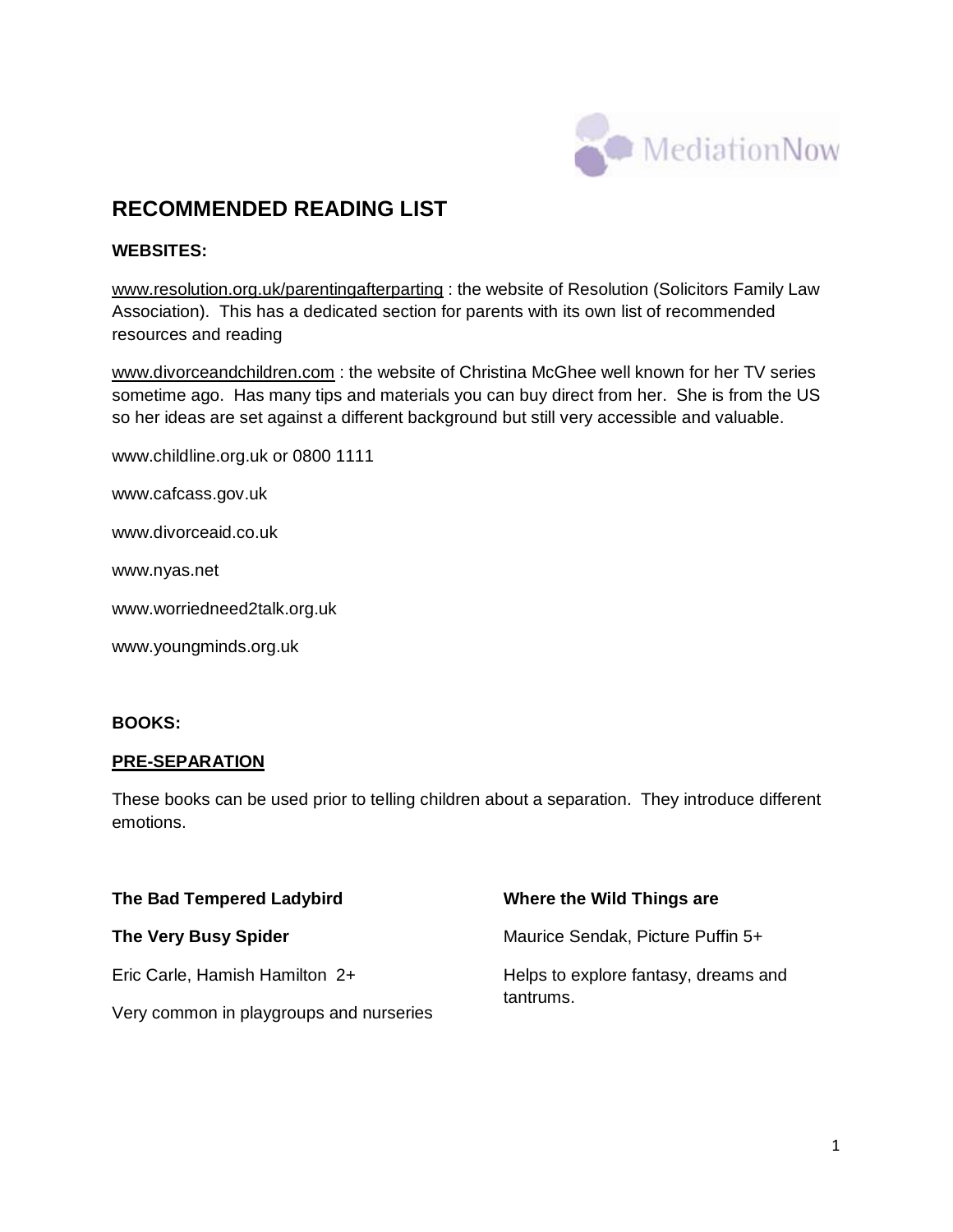| <b>The Silly Book</b>                                                            | Jeanne Willis & Tony Ross, Andersen Press                                               |
|----------------------------------------------------------------------------------|-----------------------------------------------------------------------------------------|
| <b>The Hairy Book</b>                                                            | $5+$                                                                                    |
| <b>The Smelly Book</b>                                                           | Our world, as viewed by aliens                                                          |
| Babette Cole, Jonathan Cape 3+<br><b>Peace at Last</b>                           | <b>Angry Arthur</b><br>Kitamura, Andersen<br>$5+$<br>Good for dealing with anger issues |
| 5 minutes peace                                                                  | In the attic                                                                            |
| Jill Murphy, MacMillan Walker 3+                                                 | Andersen                                                                                |
| About Mr Bear and Mrs Large                                                      | $5+$                                                                                    |
| The Jolly Postman<br>Jill Murphy, MacMillan Walker 3+<br>By the authors of Peepo | Granpa<br>John Burningham<br><b>Picture Puffin</b><br>Introduces mortality              |
| Dr Xargle's book of Earthlets,                                                   | <b>My Mum is fantastic</b>                                                              |
| Earthhands, Earthmobiles,                                                        | <b>My Dad is Brilliant</b>                                                              |
| <b>Earth Tiggers</b>                                                             | My Grandma is wonderful                                                                 |

# **FOR ADULTS**

**What most children say – Kent Family Mediation 6 Park Rd Sittingbourne Kent [contact@kentfms.co.uk](mailto:contact@kentfms.co.uk) tel 01795 429689**  This is a pocket guide for separating parents, summarizing the research on childrens views. Very cheap 50p approx and thoroughly recommended if it's the only thing you read. Many solicitors keep a stock.

**The Which? Guide to Divorce** Helen Garlick Consumer Association/Hodder 1992

Nick Butterworth, Walker -5

**Helping Children Cope with Divorce** Rosemary Wells Sheldon Press 1989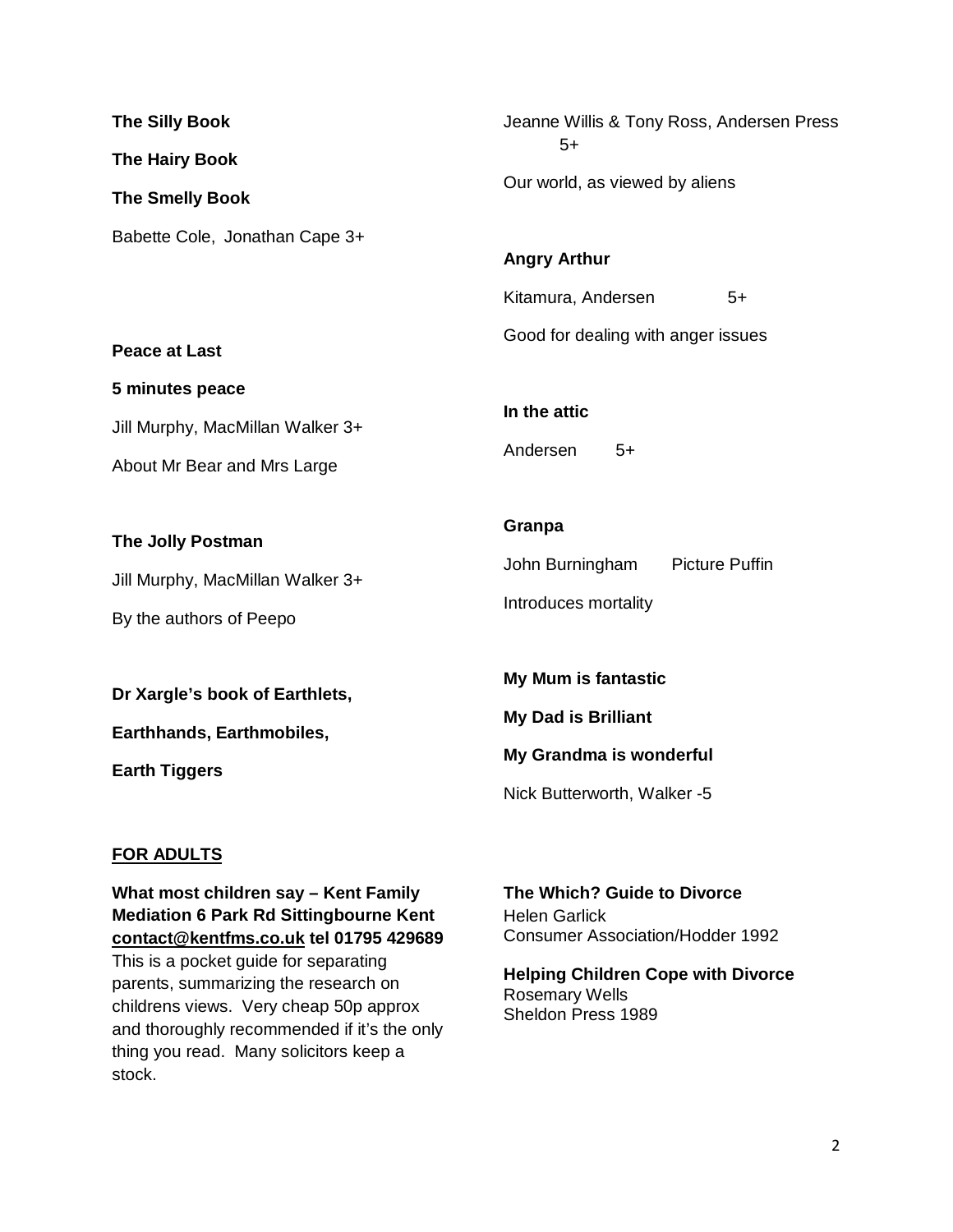**Helping Children Cope with Divorce** Edward Teyber, Jossey Brass 2001

**Coping with Separation and Divorce** Ann Mitchell Chambers 1986

**Helping Children Cope with Separation and Loss** Claudia Jewett Batsford 1982

**To and Fro Children:** 

### **FOR CHILDREN AND ADULTS**

**Parent problems! Children's views on life when parents split up by Bren Neal and Amanda Wade published by Young Voice 2000.** Available online from Amazon and Blackwells stores although some only offering second hand copies. Cost £7 - £10 The second volume **Parent Problems 2** seems to be unavailable currently. Recommended as direct quotations from children who have experienced separation about what does and doesn't work and how they feel about how their parents behave.

### **We Don't All Live with Mum and Dad**

(a guide to a comprehensive collection of books for children) National Council for One Parent Families

#### **Dinosaurs Divorce**

Laurene Krasny Brown and Marc Brown Collins 1987 Age 5-8

**Two Homes** Claire Mazurel, Walker Books 3+

**Two of Everything** Babette Cole, Red Fox 4+

**Rainy Day** Emma Haughton, Doubleday 4+

**A Guide to Successful Parenting after Divorce**  Jill Burrett Thorsons 1993

**How to Talk so Kids will Listen and Listen so Kids will Talk** Adele Faber & Elaine Mazlish, Piccadilly Press

**Putting Children First: a Handbook for separated parents** Karen and Nick Woodall, Piatkus Books

**Its not your fault, Koko Bear**

Vicki Lansky, Book Peddlars 4+

# **Was it the Chocolate Pudding? A story for little kids about divorce.**

Sandra Levins, Magination Press (American Psych. Association) 4+

#### **Dinosaurs Divorce**

Laurene Krasny & Marc Browne, Collins 5+

**I don't want to** Bel Mooney, Mammoth 5+

**The Anti-colouring book** Susan Sriker & Edward Kimmel, Hippo 5+

**The Monster Bed** Jeanne Willis & Susan Varley, Andersen Press 5+

**Rescuing Dad** Pete Johnson, Corgi 7+

**Where has Daddy Gone?** Trudy Osman and Joanna Carey Heinemann 1990: 5-8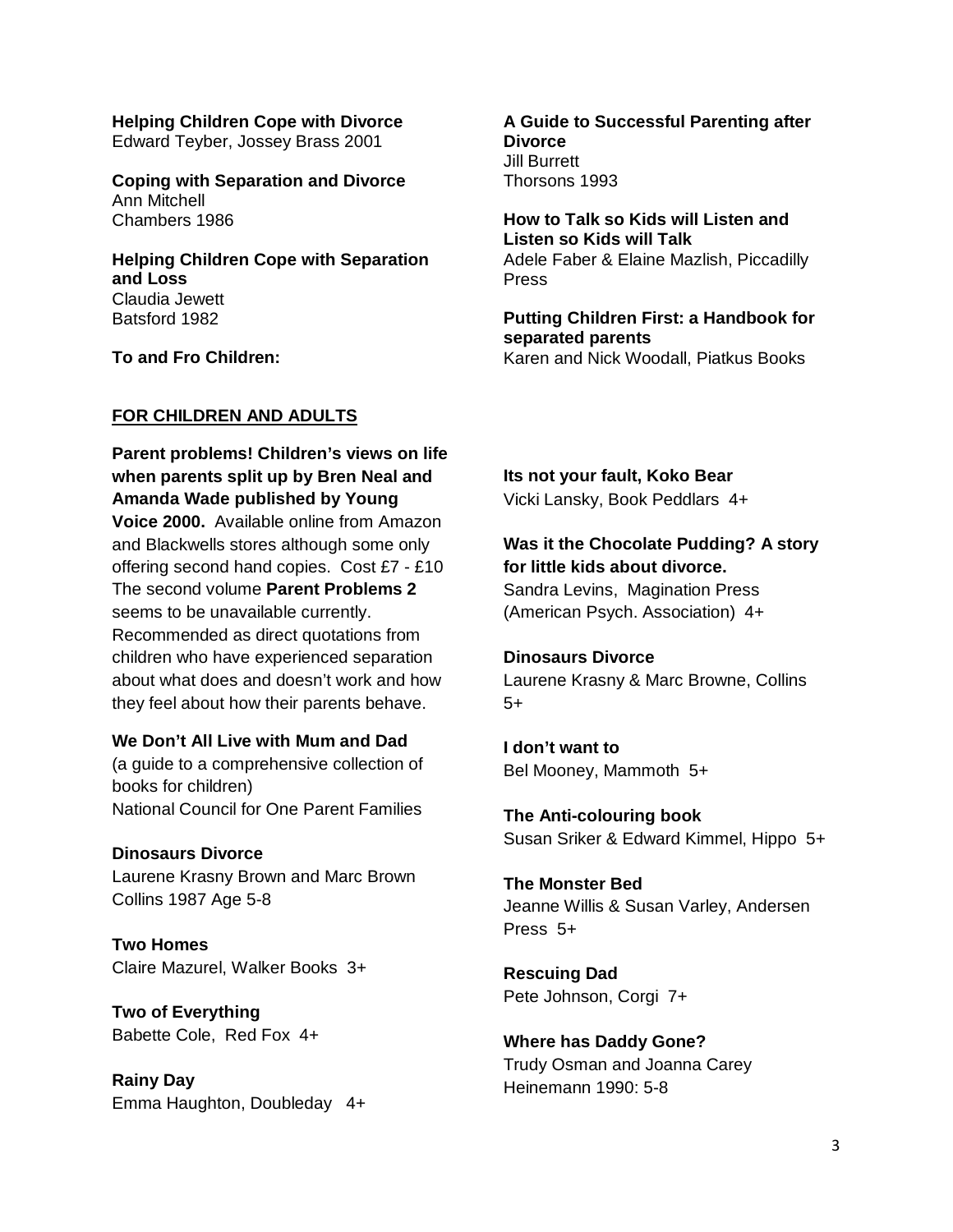### **Children Don't Divorce**

Rosemary Stones and Nichola Spooner Dinosaur Publications 1991 (Factual) 7 +

### **OLDER CHILDREN**

**Let's Talk About Divorce** Angela Grunsell Aladdin Books 1989 (Factual): 7 +

**What's Happening? Splitting up** Karen Bryant Mole Wayland 1992 (Factual): 8-12

**Madam Doubtfire** Anne Fine Penguin Books 1987: 9 +

**Step by wicked step** Anne Fine Puffin Books 1984 8+

**It's Not the End of the World** Judy Blume Pan Piper 1972: 10-13

**Starring Sally J Freedman as Herself** Judy Blume, Piccolo, 9+

**The Divorce Express** Paula Danziger Pan Piper 1987 Age: 10-13

**My Wicked Stepmother** Norman Leach and Jane Brown Julie MacRae Books 1992 Age: 5-8 **Let's Talk About Stepfamilies** Angela Grunsell Aladdin Books 1990 (Factual): 7 +

**It's an Aardvark-Eat-Turtle World** Paul Danziger Pan Piper 1988: 10-13

**The Cybil War** Betsy Byars, Puffin 9+

**Goggle Eyes** Anne Fine, Puffin 9+

**Ginny Morris and Dad's New Girlfriend** Mary Gallagher, Magination Press 9+

**Thin Ice** Marc Talbert, Hamish Hamilton 10-12+

**The Lying Tree** Alexa Tewkesbury & Steve Legg, Canaan Press 10-12+

**Clean Break** Jacqueline Wilson, Corgi 10-12+

**A Heart with Two Homes** Monica Epperson, Xlibris 12+

**Passion Flower** Jean Ure, Collins 12+

**You win some, you lose some** Julia Clarke, OUP Oxford Teens

**Other People's Children** Joanna Trollope, Black Swans Teens (and parents)